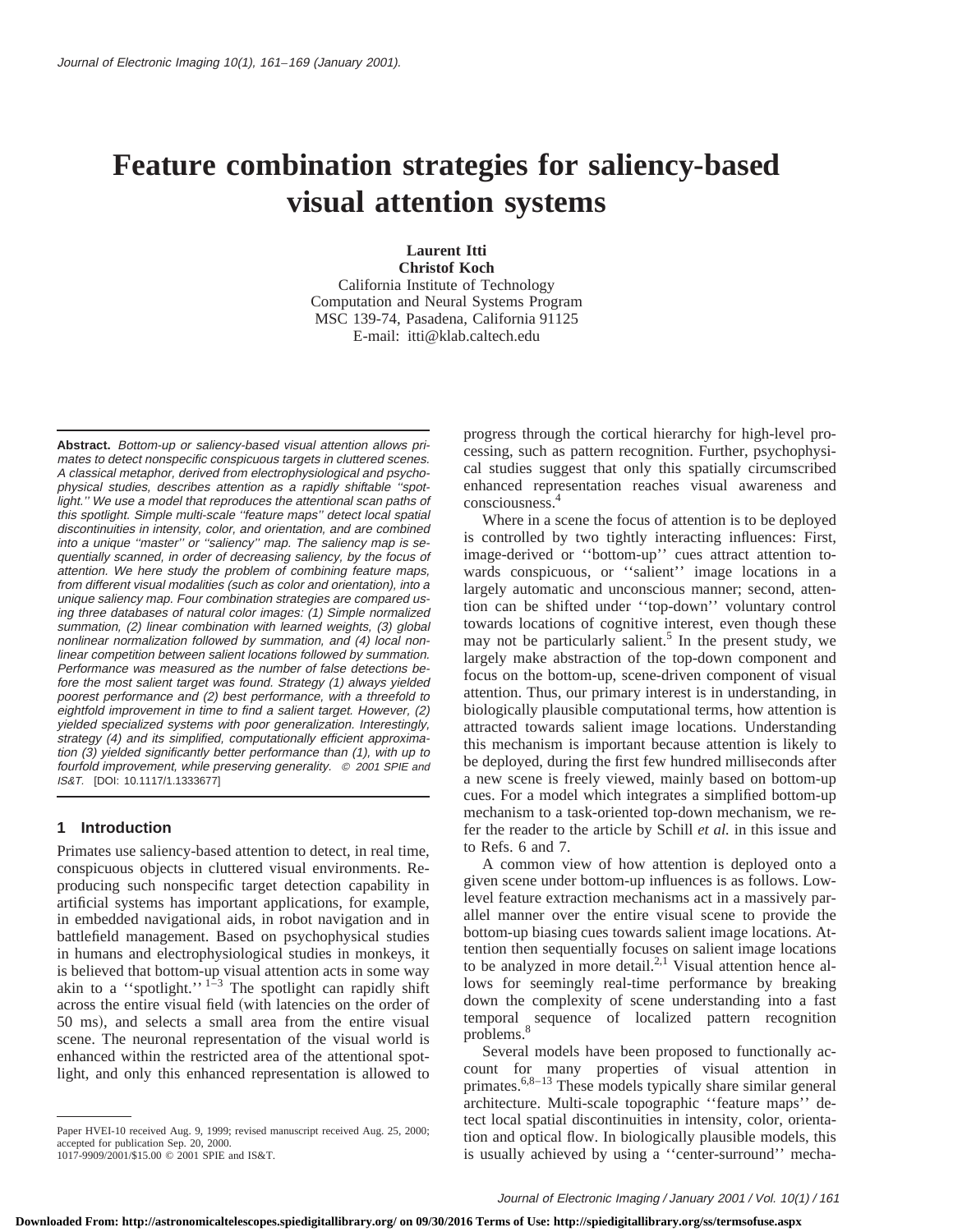

**Fig. 1** General architecture of the visual attention system studied here. Early visual features are extracted in parallel in several multiscale feature maps, which represent the entire visual scene. Such feature extraction is achieved through linear filtering for a given feature type (e.g., intensity, color or orientation), followed by a centersurround operation which extracts local spatial discontinuities for each feature type. All feature maps are then combined into a unique saliency map. We here study how this information should be combined across modalities (e.g., how important is a color discontinuity compared to an orientation discontinuity?). This can involve supervised learning using manually defined target regions (''binary target mask''). After such combination is computed, a maximum detector selects the most salient location in the saliency map and shifts attention towards it. This location is subsequently suppressed (inhibited), to allow the system to focus on the next most salient location.

nism akin to biological visual receptive fields, a process also known as a ''cortex transform'' in the image processing literature. Receptive field properties can be well approximated by difference-of-Gaussians filters (for nonoriented features) or Gabor filters (for oriented features).<sup>10,13</sup> Feature maps from different visual modalities are then combined into a unique "master" or "saliency" map.<sup>1,3</sup> In the models like, presumably, in primates, the saliency map is sequentially scanned, in order of decreasing saliency, by the focus of attention  $(Fig. 1)$ .

A central problem, both in biological and artificial systems, is that of combining multi-scale feature maps, from different visual modalities with unrelated dynamic ranges (such as color and motion), into a unique saliency map. Models usually assume simple summation of all feature maps, or linear combination using *ad-hoc* weights. The object of the present study is to quantitatively compare four combination strategies using three databases of natural  $color$  images:  $(1)$  Simple summation after scaling to a fixed dynamic range;  $(2)$  linear combination with weights learned, for each image database, by supervised additive training;  $(3)$  nonlinear combination which enhances feature maps with a few isolated peaks of activity, while suppressing feature maps with uniform activity; and  $(4)$  local nonlinear iterative competition between salient locations within each feature map, followed by summation. The four strategies studied all involve a point-wise linear combination of feature maps into the scalar saliency map; the main difference between the four variants relies on the weights given to the various features. Indeed, there is mounting psychophysical evidence that different types of features do contribute additively to salience, and not, for example, through point-wise multiplication.14 In the first three strategies, the different features are weighted in a nontopographic manner  $(one scalar weight for each entire map);$  in the fourth strategy, however, we will see that the weights are adjusted at every image location depending on its contextual surround.

# **2 Model**

The details of the model used in the present study have been presented elsewhere<sup>13</sup> and are briefly schematized in Fig. 1. For the purpose of this study, it is only important to remember that different types of features, such as intensity, color or orientation are first extracted in separate multiscale feature maps, and then need to be combined into a unique ''saliency map,'' whose activity controls attention  $(Fig. 2).$ 

### **2.1** Fusion of Information

One difficulty in combining different feature maps into a single scalar saliency map is that these features represent *a priori* not comparable modalities, with different dynamic ranges and extraction mechanisms. Also, because many feature maps are combined (6 for intensity computed at different spatial scales, 12 for color and 24 for orientation in our implementation), salient objects appearing strongly in only a few maps risk being masked by noise or less salient objects present in a larger number of maps. The system is hence faced with a severe signal-to-noise ratio problem, in which relevant features, even though they may elicit strong responses in some maps, may be masked by the sum or weaker noisy responses present in a larger number of maps. The most simple approach to solve this problem is to normalize all feature maps to the same dynamic range (e.g., between  $0$  and  $1$ ), and to sum all feature maps into the saliency map. This strategy, which does not impose any *a priori* weight on any feature type, is referred to in what follows as the ''Naive'' strategy.

### **2.2** Learning

Supervised learning can be introduced when specific targets are to be detected. In such case, each feature map is globally multiplied by a weighting factor, which might correspond in biological systems to a simple change in the gain associated to a given feature type, under volitional control (such neuronal gain changes have been observed in awake behaving monkeys instructed, for example, to attend to a particular direction of motion<sup>15</sup>). The final input to the saliency map is then the point-wise weighted sum of all such feature maps.

Our implementation uses supervised learning in order to determine the optimal set of linear map weights for a given class of images. It seems reasonable to assume that such optimization may be carried out in biological systems while animals are trained to perform the desired target detection task. During the training phase, all feature weights are trained simultaneously, based on a comparison, for each feature type, of the map's response inside and outside manually outlined image regions which contain the desired targets. The learning procedure for the weight  $w(\mathcal{M})$  of a feature map  $M$  consists of the following: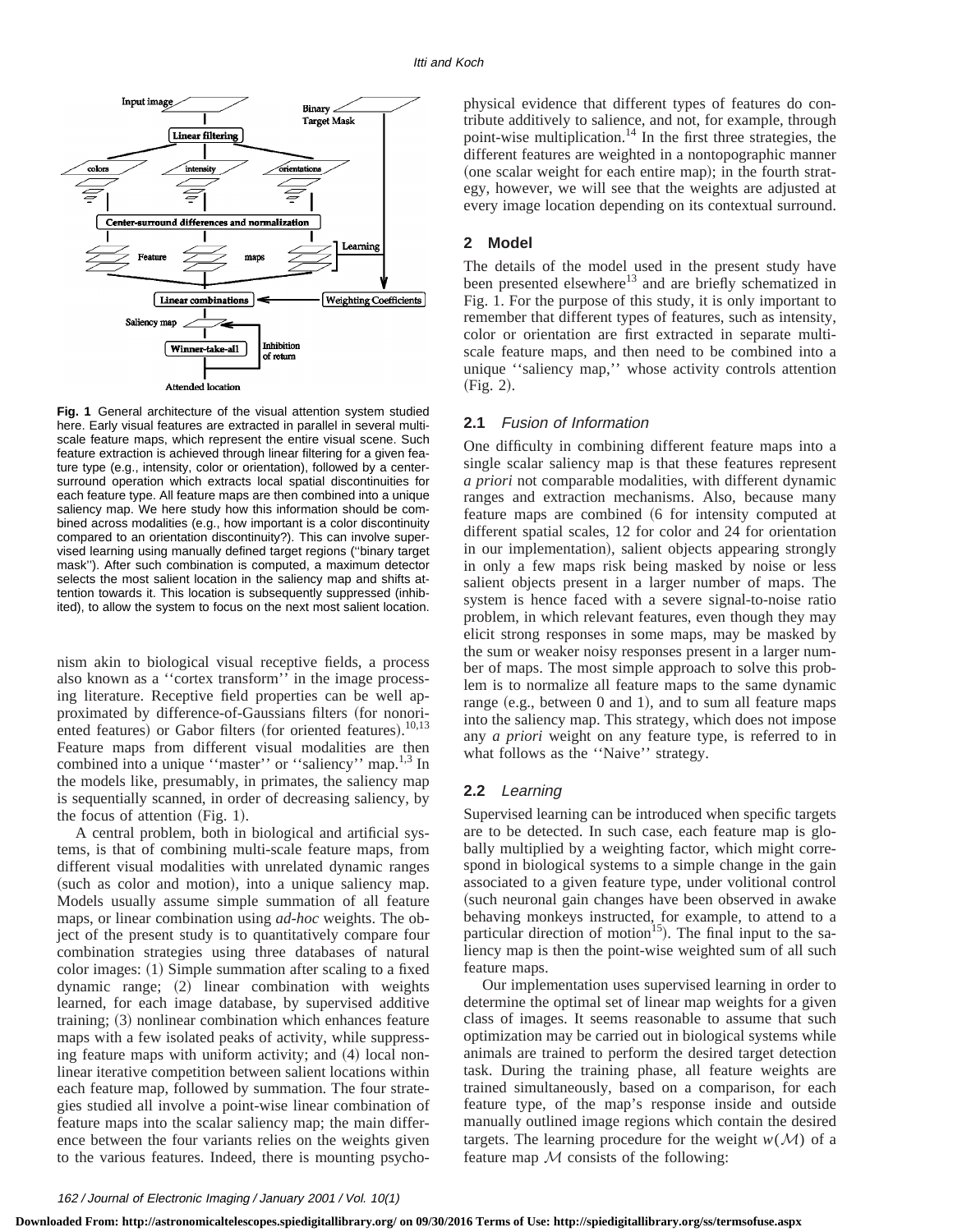Feature combination strategies



**Fig. 2** Example of operation of the model with a natural (color) image and the iterative feature combination strategy (see Sec. 2.4). The most salient location is at one pedestrian, who appears strongly in the orientation maps; it becomes the object of the first attentional shift (82 ms simulated time) and is subsequently suppressed in the saliency map by an ''inhibition of return'' mechanism. The next attended location is at another pedestrian (143 ms) which appreaded strongly in the orientation and intensity maps, followed by a car (227 ms) and a street marking (314 ms). The inhibition of return is only transiently activated in the saliency map, such that the first attended location has regained some activity at 314 ms. More examples of model predictions on natural and synthetic images can be found at http://www.klab.caltech.edu/~itti/attention/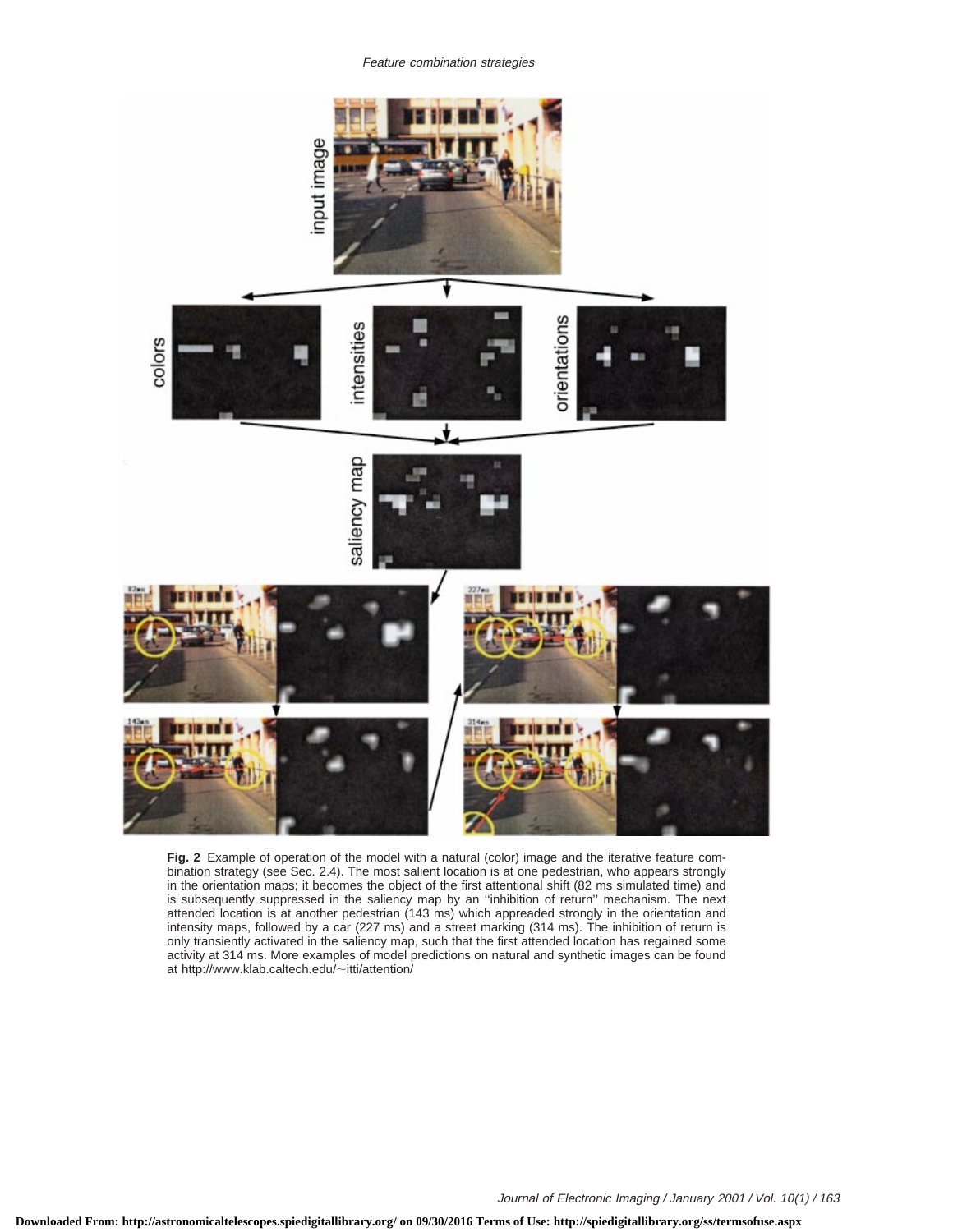- 1. Compute the global maximum  $M_{\text{glob}}$  and minimum  $m_{\text{glob}}$  of the map  $\mathcal{M}$ ;
- 2. compute its maximum  $M_{\text{in}}$  inside the manually outlined target region(s) and its maximum  $M_{\text{out}}$  outside the target region(s); and
- 3. update the weight following an additive learning rule independent of the map's dynamic range

$$
w(\mathcal{M}) \leftarrow w(\mathcal{M}) + \eta (M_{\text{in}} - M_{\text{out}}) / (M_{\text{glob}} - m_{\text{glob}}), (1)
$$

where  $\eta$  > 0 determines the learning speed. Only positive or zero weights are allowed.

This learning procedure promotes, through an increase in weights, the participation to the saliency map of those feature maps which show higher peak activity inside the  $target$  region $(s)$  than outside; after training, only such maps remain in the system while others, whose weights have converged to zero, are computed no more. The initial saliency map (before any attentional shift) is then scaled to a fixed range, such that only the relative weights of the feature maps are important; with such normalization, potential divergence of the additive learning rule (explosion of weights) can hence be avoided by constraining the weights to a fixed sum.

We only consider local maxima of activity over various image areas, rather than the average activity over these areas. This is because local ''peak'' activity is what is important for visual salience: If a rather extended region contains only a very small but very strong peak of activity, this peak is highly salient and immediately ''pops out,'' while the average activity over the extended region may be low. This feature combination strategy is referred to in what follows as the ''Trained'' strategy.

### **2.3** Contents-based Global Nonlinear Amplification

When no top-down supervision is available, we propose a simple normalization scheme, consisting of globally promoting those feature maps in which a small number of strong peaks of activity ("odd man out") are present, while globally suppressing feature maps eliciting comparable peak responses at numerous locations over the visual scene. The normalization operator, denoted  $\mathcal{N}(.)$ , consists of the following:

- 1. Normalize all the feature maps to the same dynamic range, in order to eliminate across-modality amplitude differences due to dissimilar feature extraction mechanisms;
- 2. for each map, find its global maximum *M* and the average  $\bar{m}$  of all the other local maxima; and
- 3. globally multiply the map by

$$
(M - \overline{m})^2. \tag{2}
$$

Only local maxima of activity are considered such that  $\mathcal{N}(\cdot)$  compares responses associated with meaningful "activation spots'' in the map and ignores homogeneous areas. Comparing the maximum activity in the entire map to the average over all activation spots measures how different the most active location is from the average. When this difference is large, the most active location stands out, and we strongly promote the map. When the difference is small, the map contains nothing unique and is suppressed. This contents-based nonlinear normalization coarsely replicates a biological lateral inhibition mechanism, in which neighboring similar features inhibit each other.<sup>16</sup> This feature combination strategy is referred to in what follows as the  $\mathcal{W}(.)$ " strategy.

# **2.4** Iterative Localized Interactions

The global nonlinear normalization presented in the previous section is computationally very simple and is noniterative, which easily allows for real-time implementation. However, it suffers from several drawbacks. First, this strategy is not very biologically plausible, since global computations, such as finding the global maximum in the image, are used, while it is known that cortical neurons are only locally connected. Second, this strategy has a strong bias towards enhancing those feature maps in which a unique location is significantly more conspicuous than all others. Ideally, each feature map should be able to represent a sparse distribution of a few conspicuous locations over the entire visual field; for example, our  $\mathcal{N}(.)$  normalization would suppress a map with two equally strong spots and otherwise no activity, while a human would typically report that both spots are salient.

Finally, the computational strategy employed in the previous section is not robust to noise, in the cases when noise can be stronger than the signal (e.g., speckle or "salt-andpepper'' noise); in such stimuli, a single pixel of noise so high that it is the global maximum of the map would determine the map's scaling. While such a problem is unlikely (since feature maps usually are built, from the noisy input image, using feature extraction mechanisms optimized to filter out the noise), it decreases the overall robustness of the system when using natural images.

We consequently propose a fourth feature combination strategy, which relies on simulating local competition between neighboring salient locations. The general principle is to provide self-excitation and neighbor-induced inhibition to each location in the feature map, in a way coarsely inspired from the way long-range cortico-cortical connections (up to  $6-8$  mm in cortex) are believed to be organized in primary visual cortex.17,18

Each feature map is first normalized to values between 0 and 1, in order to eliminate modality-dependent amplitude differences. Each feature map is then iteratively convolved by a large two-dimensional  $(2D)$  difference of Gaussians ~DoG! filter, and negative results are clamped to zero after each iteration. The DoG filter, a one-dimensional  $(1D)$  section of which is shown in Fig. 3, yields strong local excitation at each visual location, which is counteracted by broad inhibition from neighboring locations. Specifically, such filter  $\text{DoG}(x)$  is obtained by

$$
DoG(x,y) = \frac{c_{ex}^{2}}{2\pi\sigma_{ex}^{2}}e^{-(x^{2}+y^{2})/2\sigma_{ex}^{2}} - \frac{c_{inh}^{2}}{2\pi\sigma_{inh}^{2}}e^{-(x^{2}+y^{2})/2\sigma_{inh}^{2}}.
$$
\n(3)

In our implementation,  $\sigma_{ex} = 2\%$  and  $\sigma_{inh} = 25\%$  of the input image width,  $c_{ex} = 0.5$  and  $c_{inh} = 1.5$  (Fig. 3). At each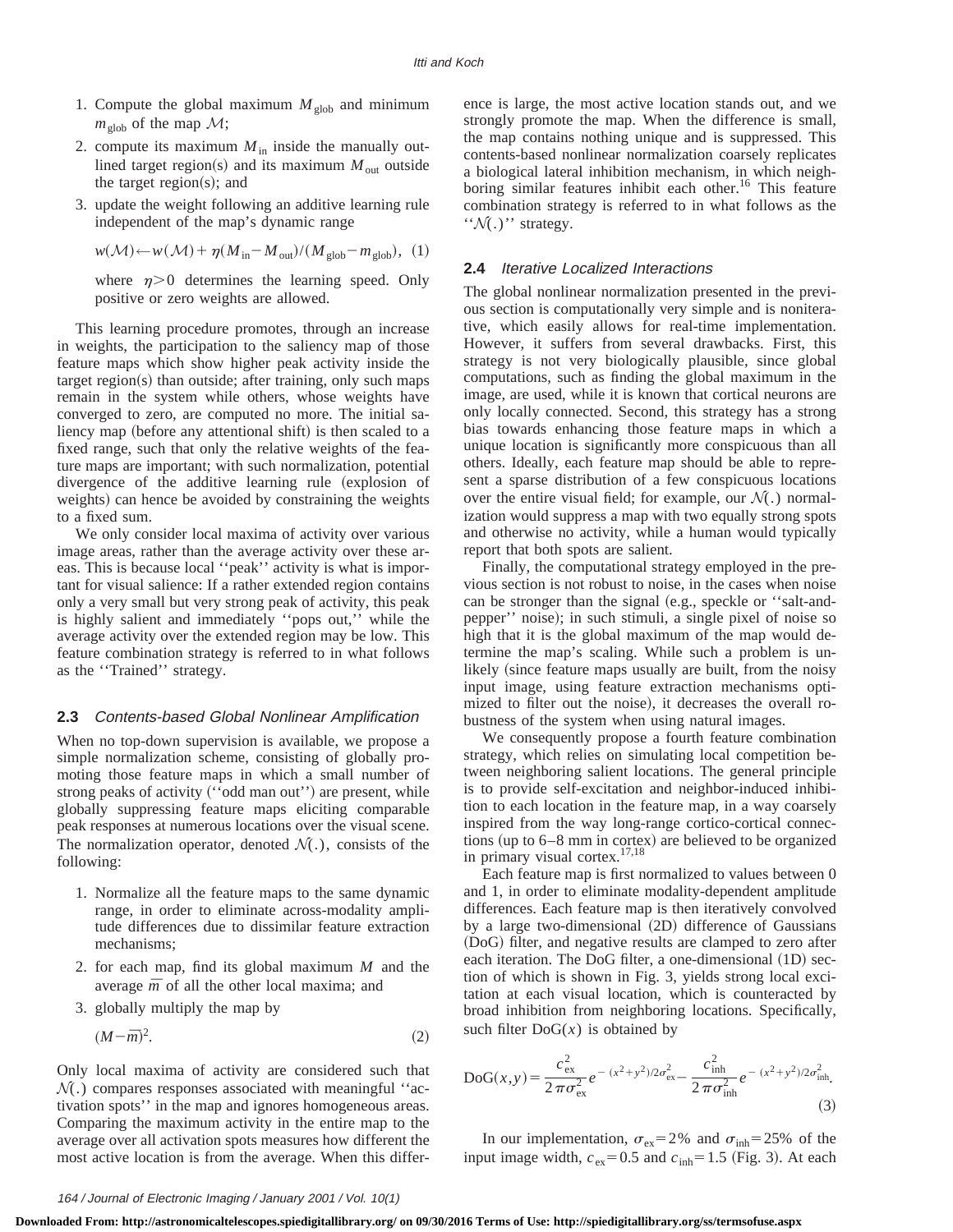

**Fig. 3** One-dimensional (1D) section of the 2D difference of Gaussians (DoG) filter used for iterative normalization of the feature maps. The central excitatory lobe strongly promotes each active location in the map, while the broader negative surround inhibits that location, if other strongly activated locations are present nearby. The DoG filter represented here is the one used in our simulations, with its total width being set to the width of the input image.

iteration of the normalization process, a given feature map  $M$  is then subjected to the following transformation:

$$
\mathcal{M} \leftarrow |\mathcal{M} + \mathcal{M} * \text{DoG} - C_{\text{inh}}|_{\geq 0},\tag{4}
$$

where DoG is the 2D difference of Gaussian filter described above,  $\lfloor . \rfloor_{\geq 0}$  discards negative values, and  $C_{\text{inh}}$  is a constant inhibitory term  $(C_{inh} = 0.02$  in our implementation with the map initially scaled between 0 and 1).  $C_{\text{inh}}$  introduces a small bias towards slowly suppressing areas in which the excitation and inhibition balance almost exactly; such regions typically correspond to extended regions of uniform textures (depending on the DoG parameters), which we would not consider salient.

The 2D DoG filter, which is not separable, is implemented by taking the difference between the results of the convolution of  $M$  by the separable excitatory Gaussian of the DoG, and of the convolution of  $M$  by the separable inhibitory Gaussian. One reason for this approach is that two separable 2D convolutions (one of which, the excitatory Gaussian, has a very small kernel) and one subtraction are computationally much more efficient than one inseparable 2D convolution. A second reason is boundary conditions; this is an important problem here since the inhibitory lobe of the DoG is slightly larger than the entire visual field. Using Dirichlet (wraparound) or "zero-padding" boundary conditions yields very strong edge effects which introduce unwanted nonuniform behavior of the normalization process (e.g., when using zero padding, the corners of an image containing uniform random noise invariably become the most active locations, since they receive the least inhibition). We circumvent this problem by truncating the separable Gaussian filter  $G$ , at each point during the convolution, to its portion which overlaps the input map  $\mathcal M$  (Fig. 4). The truncated convolution is then computed as, using the fact that  $\mathcal G$  is symmetric around its origin



**Fig. 4** Truncated filter boundary condition consists of only computing the dot product between filter  $G$  and map  $M$  where they overlap (shaded area), and of normalizing the result by the total area of  $G$ divided by its area in the overlap region.

$$
\mathcal{M} * \mathcal{G}(x) = \frac{\sum_{i} \mathcal{G}(i)}{\sum_{i \in \{\text{overlap}\}} \mathcal{G}(i)} \sum_{i \in \{\text{overlap}\}} \mathcal{M}(i) \mathcal{G}(i).
$$
 (5)

Using this ''truncated filter'' boundary condition yields uniform filtering over the entire image (see, e.g., Figs.  $5$ and 6), and, additionally, presents the advantage of being more biologically plausible than Dirichlet or zero-padding conditions: A visual neuron with its receptive field near the edge of our visual field indeed is not likely to implement zero padding or wrap around, but is likely to have a reduced set of inputs, and to accordingly adapt its output firing rate to a range similar to that of other neurons in the map.

Two examples of operation of this normalization scheme are given in Figs. 5 and 6, and show that, similar to  $\mathcal{N}(\cdot)$ , a map with many comparable activity peaks is suppressed while a map where one (or a few) peak stands out is enhanced. The dynamics of this new scheme are, however, much more complex than those of  $\mathcal{N}(\cdot)$ , since now the map is locally altered rather than globally (nontopographically) multiplied; for example, a map such as that in Fig. 5 converges to a single activated pixel (at the center of the initial



**Fig. 5** Iterative normalization of a feature map containing one strong activation peak surrounded by several weaker ones. After a few iterations, the initially stronger peak has gained in strength while at the same time suppressing weaker activation regions. Note how initially very strong speckle noise is effectively suppressed by the ietrative rectified filtering.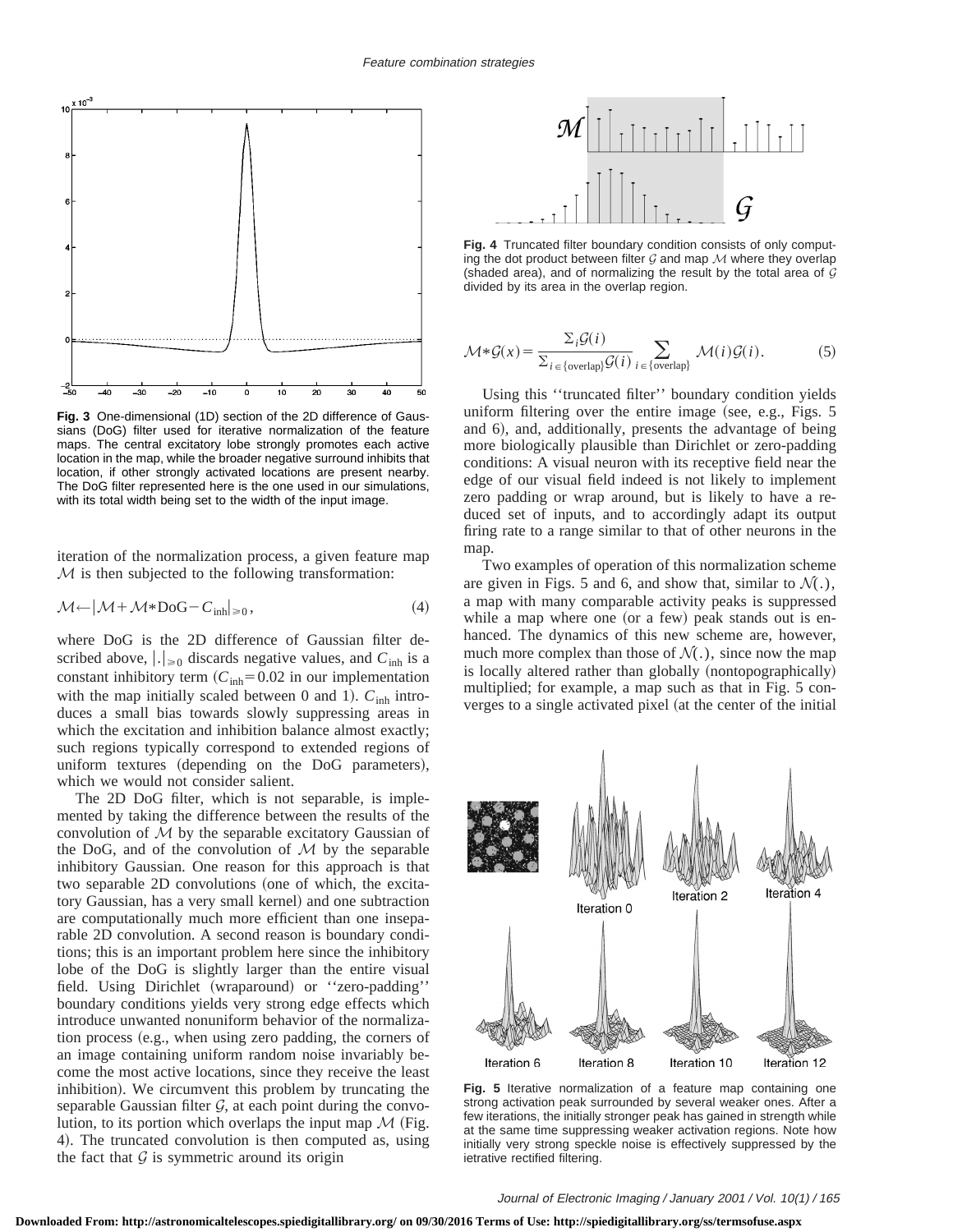

**Fig. 6** Iterative normalization of a feature map containing numerous strong activation peaks. This time, all peaks equally inhibit each other, resulting in the entire map being suppressed.

strong peak) after a large number of iterations. Note finally that, although the range of the inhibitory filter seems to far exceed that of intrinsic cortico-cortical connections in primates,<sup>18</sup> it is likely that such inhibition is fed back from higher cortical areas where receptive fields can cover substantial portions of the entire visual field, to lower visual areas with smaller receptive fields. In terms of implementation, the DoG filtering proposed here is best carried out within the multi-scale framework of Gaussian pyramids.<sup>13</sup> Finally, it is interesting to note that this normalization scheme resembles a ''winner-take-all'' network with localized inhibitory spread, which has been implemented for real-time operation in Analog-VLSI.<sup>19</sup> This normalization scheme will be referred to at the ''Iterative'' scheme in what follows.

# **3 Results and Discussion**

We previously have applied our model to a variety of search tasks, including psychophysical pop-out tasks,  $20$  visual search asymmetries, $21$  images containing a military vehicle in a rural background,<sup>20</sup> various test patterns,<sup>13</sup> images containing pedestrians, $2^2$  and various magazine covers, scientific posters, and advertising billboards. The remarkable performance of our model at reproducing or exceeding human search performance in such a diverse variety of tasks seems to indicate that the model indeed is able to find salient objects irrespectively of their nature. Here, we use new sets of test images, which contain targets of increasing complexity and variability.

We used three databases of natural color images to evaluate the different feature combination strategies proposed above (Fig. 7). The first database consisted of images in which a red aluminum can is the target. It was used to demonstrate the simplest form of specialization, in which some feature maps in the system specifically encode for the main feature of the target (red color, which is explicitly detected by the system in a red/green feature map<sup>13</sup>). The second database consisted of images in which a vehicle's emergency triangle was the target. A more complicated form of specialization is hence demonstrated, since the target is unique in these images only by a conjunction of red color and of  $0^{\circ}$  (horizontal),  $45^{\circ}$  or  $135^{\circ}$  orientations. These four feature types are represented in the system by four separate and independent feature maps.<sup>13</sup> The third database consisted of 90 images acquired by a video camera mounted on the passenger side of a vehicle driven on German roads, and contained one or more traffic signs. Among all 90 images, 39 contained one traffic sign, 35 contained two, 12 contained three, 2 contained four, and 1 contained five traffic signs. This database contained a wide variety of targets, of various colors (red, blue, yellow, white, black, orange), shapes (circular, triangular, square, rectangle), textures (uniform, striped, with lettering, dull, luminous); in addition, these signs (and the targets in the other two databases as well) could be fully visible or partially occluded, shiny or dull, in the shadow or showing specular reflections, light or dark, large or small, and viewed frontally or at an angle, in scenes which also demonstrated high degrees of variability (please see http://  $www.klab.caltech.edu/~itti/attention/).$ 

What characterizes the image databases used here is that we chose the target patterns to be ''perceptually salient.'' Since this is not a trivial property of an object, we used the simplification that traffic signs have been designed, optimized, and strategically placed in the environment to be perceptually salient. The exact nature of the targets used here, however, is not our main focus; the present study indeed aims at comparing the four proposed feature combination strategies for the computation of salience.

All targets were outlined manually, and binary target masks were created. A target was considered detected when the focus of attention (FOA) intersected the target. The images were  $640\times480$  (red can and triangle) and 512  $\times$  384 (traffic signs) with 24 bit color, and the FOA was a disk of radius  $80$  (red can and triangle) and  $64$  (traffic signs) pixels. Complete coverage of an entire image would consequently require the FOA to be placed at 31 different locations (with overlap). A system performing at random would have to visit an average of 15.5 locations to find a unique, small target in the image.

Each image database was split into a training set  $(45)$ images for the can, 32 for the triangle, 45 for the traffic signs) and a test set  $(59, 32, 414)$  and 45 images, respectively. Learning consisted, for each training set, of five randomized passes through the whole set with halving of the learning speed  $\eta$  after each pass.

We compared the results obtained on the test image sets with the four proposed feature combination strategies:

- 1. Naive model with no dedicated normalization and all feature weights set to unity;
- 2. model with the noniterative  $\mathcal{N}(.)$  normalization;
- 3. model with 12 iterations of the Iterative normalization; and
- 4. trained model, i.e., with no dedicated normalization but feature weights learned from the corresponding training set.

We retained in the test sets only the most challenging images, for which the target was *not* immediately detected by at least one of the four versions of the model (easier images in which at least one version of the model could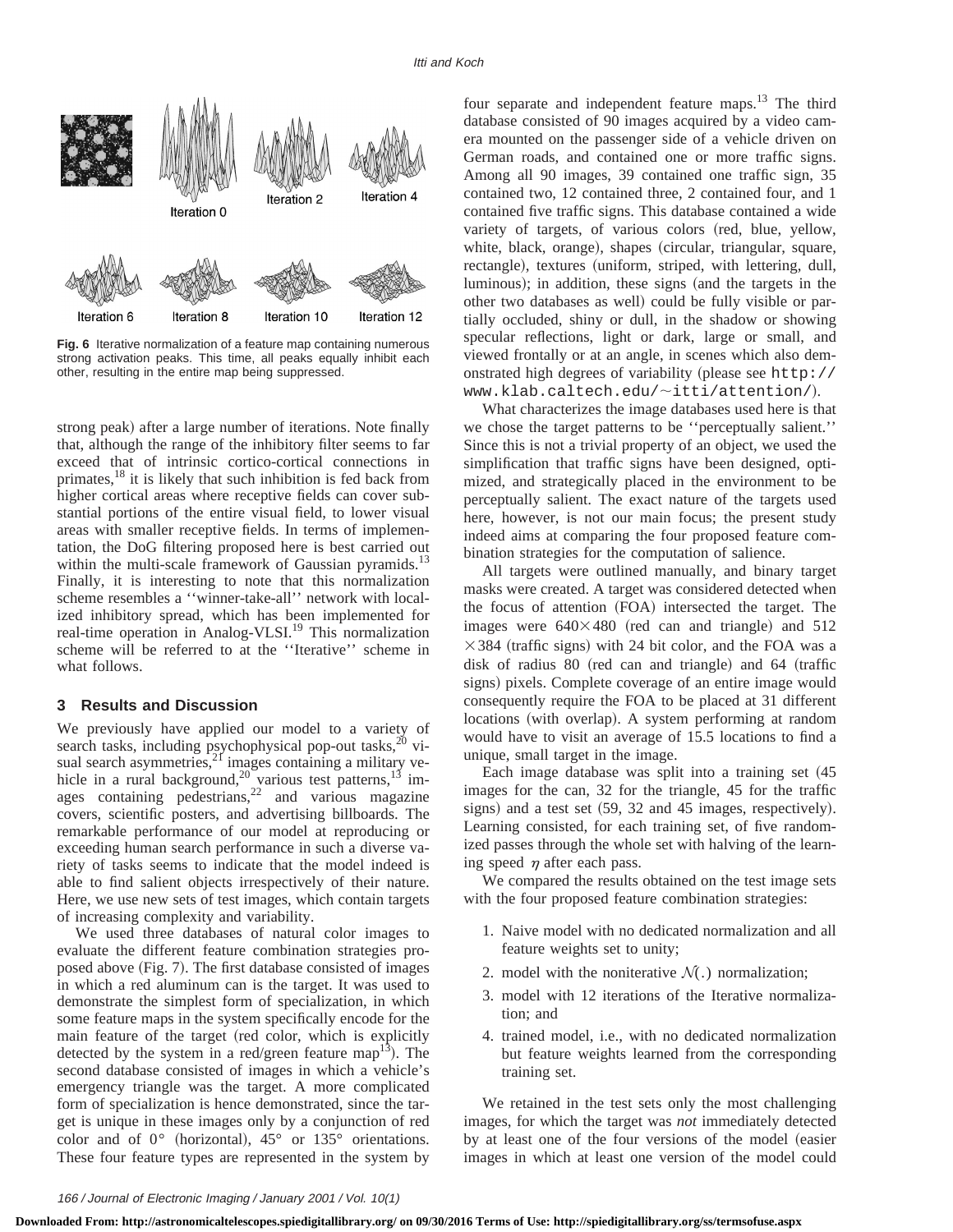

Fig. 7 Example images from the three image databases studied. The number of images for training+test sets is shown for each database.



**Fig. 8** Comparison of the internals of the four versions of the model, for one image from the ''red can'' test set, in which a red aluminum can is the most salient object. The can appears with medium strength in the color maps, due to its color contrast with the background (the response is not the strongest possible because the background is not green, and only red/green and blue/yellow color contrasts are computed). The curb, however, appears very strongly in all intensity maps, and also less strongly in the horizontal orientation maps. In the naive version of the model, the color activity from the can is outnumbered by the activity elicited by the curb in a larger number of intensity and orientation maps. As a result, detection of the can is accidental, while the model is scanning the curb. The N(.) strategy yields strong suppression of the horizontal orientation, because more localized activation peaks exist in the vertical orientation, as well as some suppression of the extended curb in the intensity channel. The color channel, with its strong singularity, is, however, globally enhanced and yields correct detection of the can. The iterative strategy yields complete suppression of the horizontal orientation as well as overall much suppression of all regions which are not among the few strongest in each feature map. The red can clearly becomes the most salient location in the image. Finally, training using other images with similar views of this red target of vertical orientation has entirely suppressed the intensity and horizontal orientations, such that the saliency map is dominated by the color channel. The trained model hence easily finds the can as the most salient object.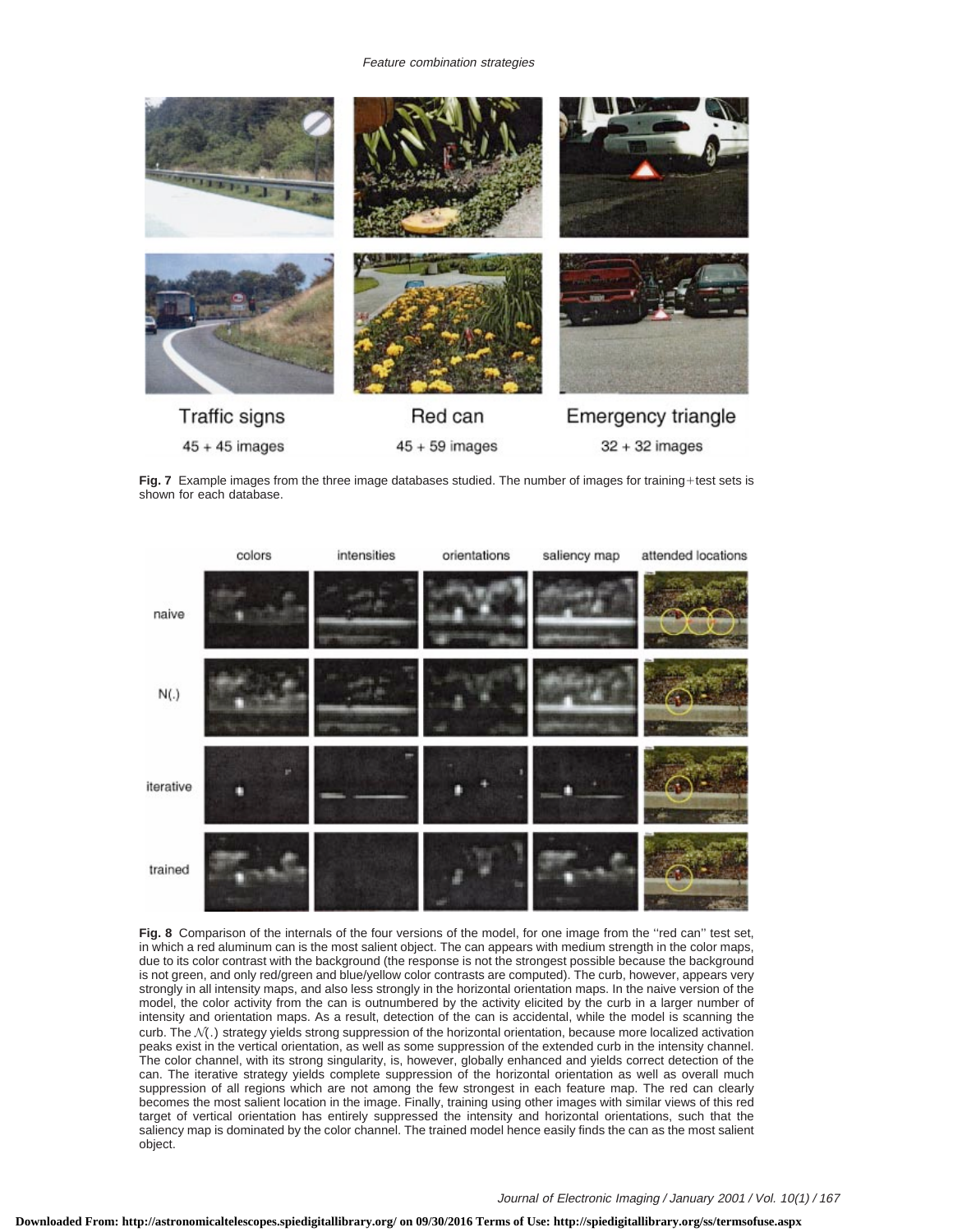Table 1 Average number of false detections (mean±standard deviation) before target(s) found, for the red can test set ( $n=59$ ), emergency triangle test set ( $n=32$ ) and traffic signs test set (n  $=$  45; 17 images with 1 sign, 19 with 2, 6 with 3, 2 with 4 and 1 with 5). For the traffic sign images which could contain more than one target per image, we measured both the number of false detections before the first target hit, and before all targets in the image had been detected.

|                      | Naive           | $\mathcal{N}$ . | <b>Iterative</b> | Trained         |
|----------------------|-----------------|-----------------|------------------|-----------------|
| Red can              | $2.90 \pm 2.50$ | $1.67 \pm 2.01$ | $1.24 \pm 1.42$  | $0.35 \pm 1.03$ |
| Triangle             | $2.44 + 2.20$   | $1.69 + 2.28$   | $1.42 + 1.67$    | $0.87 \pm 1.29$ |
| Traffic <sup>a</sup> | $1.84 + 2.13$   | $0.49 + 1.06$   | $0.52 \pm 1.05$  | $0.24 \pm 0.77$ |
| Traffic <sup>b</sup> | $3.26 \pm 2.80$ | $1.27 \pm 2.12$ | $0.70 \pm 1.18$  | $0.77 \pm 1.93$ |

<sup>a</sup>Before *first* sign found.

**Before all signs found.** 

immediately find the targets had been previously discarded to ensure that performance was not at ceiling). Results are summarized in Table 1.

The Naive model, which represents the simplest solution to the problem of combining several feature maps into a unique saliency map (and had the smallest number of free parameters), performed always worse than when using  $\mathcal{N}(.)$ . This simple contents-based normalization proved particularly efficient at eliminating feature maps in which numerous peaks of activity were present, such as, for example, intensity maps in images containing large variations in illumination. Furthermore, the more detailed, iterative implementation of spatial competition for salience (which has the highest number of free parameters) yielded comparable or better results, in addition to being more biologically plausible.

The additive learning rule also proved efficient in specializing the generic model. One should be aware, however, that only limited specialization can be obtained from such global weighting of the feature maps: Because such learning simply enhances the weight of some maps and suppresses others, poor generalization should be expected when trying to learn for a large variety of objects using a single set of weights, since each object would ideally require a specific set of weights. Additionally, the type of linear training employed here is limited, because *sums* of features are learned rather than *conjunctions*. For example, the model trained for the emergency triangle might attend to a strong oblique edge even if there was no red color present or to a red blob in the absence of any oblique orientation. To what extent humans can be trained to preattentively detect learned conjunctive features remains controversial.<sup>12</sup> Nevertheless, it was remarkable that the trained model performed best of the four models studied here for the database of traffic signs, despite the wide variety of shape (round, square, triangle, rectangle), color (red, white, blue, orange, yellow, green) and texture (uniform, striped, lettered) of those signs in the database.

In summary, while the Naive method consistently yielded poor performance and the Trained method yielded specialized models for each task, the iterative normalization operator, and its noniterative approximation  $\mathcal{N}(.)$ , yielded reliable yet nonspecific detection of salient image locations.

We believe that the latter two represent the best approximations to human saliency among the four alternatives studied here. One of the key elements in the iterative method is the existence of a nonlinearity (threshold) which suppresses negative values; as we can see in Figs. 5 and 6, in a first temporal period, the global activity over the entire map typically decreases as a result of the mutual inhibition between the many active locations, until the weakest activation peaks (typically due to noise) pass below threshold and are eliminated. Only after the distribution of activity peaks has become sparse enough can the self-excitatory term at each isolated peak overcome the inhibition received from its neighbors, and, in a second temporal period, the map's global activity starts increasing again. If many comparable peaks are present in the map, the first period of decreasing activity will be much slower than if one or a few much stronger peaks efficiently inhibit all other peaks. In Fig. 8, we show a comparison of the internal maps for the four versions of the model on a test image. This figure demonstrates, in particular, how the Iterative scheme yields much sparser maps, in which most of the noisy activity present in some channels (such as the intensity channel in the example image) is strongly suppressed.

Note that our model certainly does not represent the most efficient detector for the type of targets studied here. One could indeed think of much simpler dedicated architectures to detect traffic signs or soda cans (e.g., algorithms based on template matching). However, as mentioned earlier, what characterizes our model is that it finds salient objects, vehicles, persons, or other image regions in a manner which is largely independent of the nature of the targets. For the purpose of the present study, the good but imperfect performance of the model allowed us to compare the four feature comparison strategies using a set of very varied natural scenes in which target detection performance was not at ceiling.

The proposed iterative scheme could be refined in several ways in order to mimic more closely what is known of the physiology of early visual neurons. For example, in this study, we have not applied any nonlinear ''transducer function'' (which relates the output firing rate of a neuron to the strength of its inputs), while it is generally admitted that early visual neurons have a sigmoidal transducer function.23,24 Also, we have modeled interactions between neighboring regions of the visual field by simple selfexcitation and subtractive neighbor-induced inhibition, while more complicated patterns of interactions within the ''nonclassical receptive field'' of visual neurons have been reported.<sup>25,26</sup> Finally, the scale of the excitatory lobe of our iterative filter should be adaptive, and change depending on object size, type of image, type of image area, or top-down influences. This problem (as well as the development of an object-based rather than circular focus of attention) is currently under study in our laboratory.

In conclusion, we compared four simple strategies for combining multiple feature maps from different visual modalities into a single saliency map. The introduction of a simple learning scheme proved most efficient for detection of specific targets, by allowing for broad specialization of the generic model. Remarkably, however, good performance was also obtained using a simple, nonspecific normalization which coarsely replicates biological within